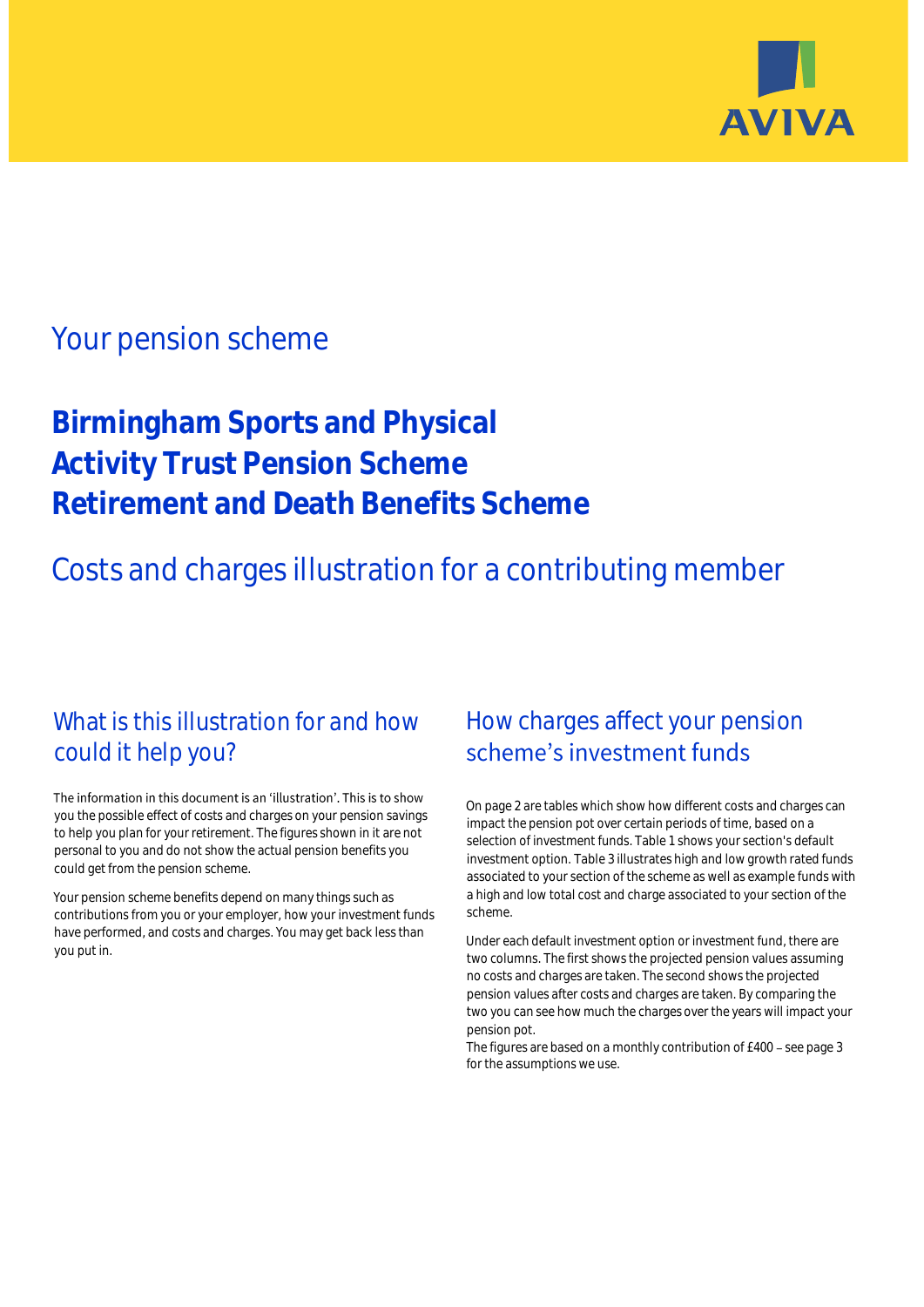### **Table 1**

| Illustration of effect of costs and charges on the Default Investment Option in<br><b>Birmingham Sports and Physical Activity Trust Pension Scheme Retirement</b> |                                                                                               |                                    |  |  |  |  |  |  |
|-------------------------------------------------------------------------------------------------------------------------------------------------------------------|-----------------------------------------------------------------------------------------------|------------------------------------|--|--|--|--|--|--|
| and Death Benefits Scheme                                                                                                                                         |                                                                                               |                                    |  |  |  |  |  |  |
|                                                                                                                                                                   | <b>My Future</b><br>Assumed growth rate 3.2% (p.a.)<br>Assumed costs and charges 0.59% (p.a.) |                                    |  |  |  |  |  |  |
|                                                                                                                                                                   |                                                                                               |                                    |  |  |  |  |  |  |
|                                                                                                                                                                   |                                                                                               |                                    |  |  |  |  |  |  |
| At end of year                                                                                                                                                    | Projected value assuming no                                                                   | <b>Projected value after costs</b> |  |  |  |  |  |  |
|                                                                                                                                                                   | costs and charges are taken                                                                   | and charges are taken              |  |  |  |  |  |  |
| $\mathbf{1}$                                                                                                                                                      | £4,770                                                                                        | £4,760                             |  |  |  |  |  |  |
| $\overline{2}$                                                                                                                                                    | £9,600                                                                                        | £9,540                             |  |  |  |  |  |  |
| 3                                                                                                                                                                 | £14,500                                                                                       | £14,300                            |  |  |  |  |  |  |
| 4                                                                                                                                                                 | £19,400                                                                                       | £19,200                            |  |  |  |  |  |  |
| 5                                                                                                                                                                 | £24,400                                                                                       | £24,000                            |  |  |  |  |  |  |
| 10                                                                                                                                                                | £50,100                                                                                       | £48,600                            |  |  |  |  |  |  |
| 15                                                                                                                                                                | £77,200                                                                                       | £73,700                            |  |  |  |  |  |  |
| 20                                                                                                                                                                | £106,000                                                                                      | £99,400                            |  |  |  |  |  |  |
| 25                                                                                                                                                                | £136,000                                                                                      | £126,000                           |  |  |  |  |  |  |
| 30                                                                                                                                                                | £168,000                                                                                      | £153,000                           |  |  |  |  |  |  |
| 35                                                                                                                                                                | £201,000                                                                                      | £180,000                           |  |  |  |  |  |  |
| 40                                                                                                                                                                | £235,000                                                                                      | £206,000                           |  |  |  |  |  |  |
| 45                                                                                                                                                                | £264,000                                                                                      | £229,000                           |  |  |  |  |  |  |
| 50                                                                                                                                                                | £289,000                                                                                      | £247,000                           |  |  |  |  |  |  |

#### **Table 2**

| List of Funds included in the Default Investment Option |                       |                    |  |  |  |  |  |  |
|---------------------------------------------------------|-----------------------|--------------------|--|--|--|--|--|--|
| <b>Fund name</b>                                        | <b>Total Cost and</b> | <b>Growth Rate</b> |  |  |  |  |  |  |
|                                                         | Charge (p.a.)         | (p.a.)             |  |  |  |  |  |  |
| Av My Future Consolidation-FPMFCONP                     | 0.56%                 | 2.40%              |  |  |  |  |  |  |
| Av My Future Growth-FPMFGROP                            | 0.62%                 | 3.60%              |  |  |  |  |  |  |
|                                                         |                       |                    |  |  |  |  |  |  |
|                                                         |                       |                    |  |  |  |  |  |  |
|                                                         |                       |                    |  |  |  |  |  |  |
|                                                         |                       |                    |  |  |  |  |  |  |
|                                                         |                       |                    |  |  |  |  |  |  |
|                                                         |                       |                    |  |  |  |  |  |  |
|                                                         |                       |                    |  |  |  |  |  |  |
|                                                         |                       |                    |  |  |  |  |  |  |

**Aviva Life & Pensions UK Limited.**

Registered in England No. 3253947. Registered office: Aviva, Wellington Row, York, YO90 1WR. Authorised by the Prudential Regulation Authority and regulated by the Financial Conduct Authority and the Prudential Regulation Authority. Firm Reference Number 185896. **aviva.co.uk** TEMP GFI NG071309 09/2018